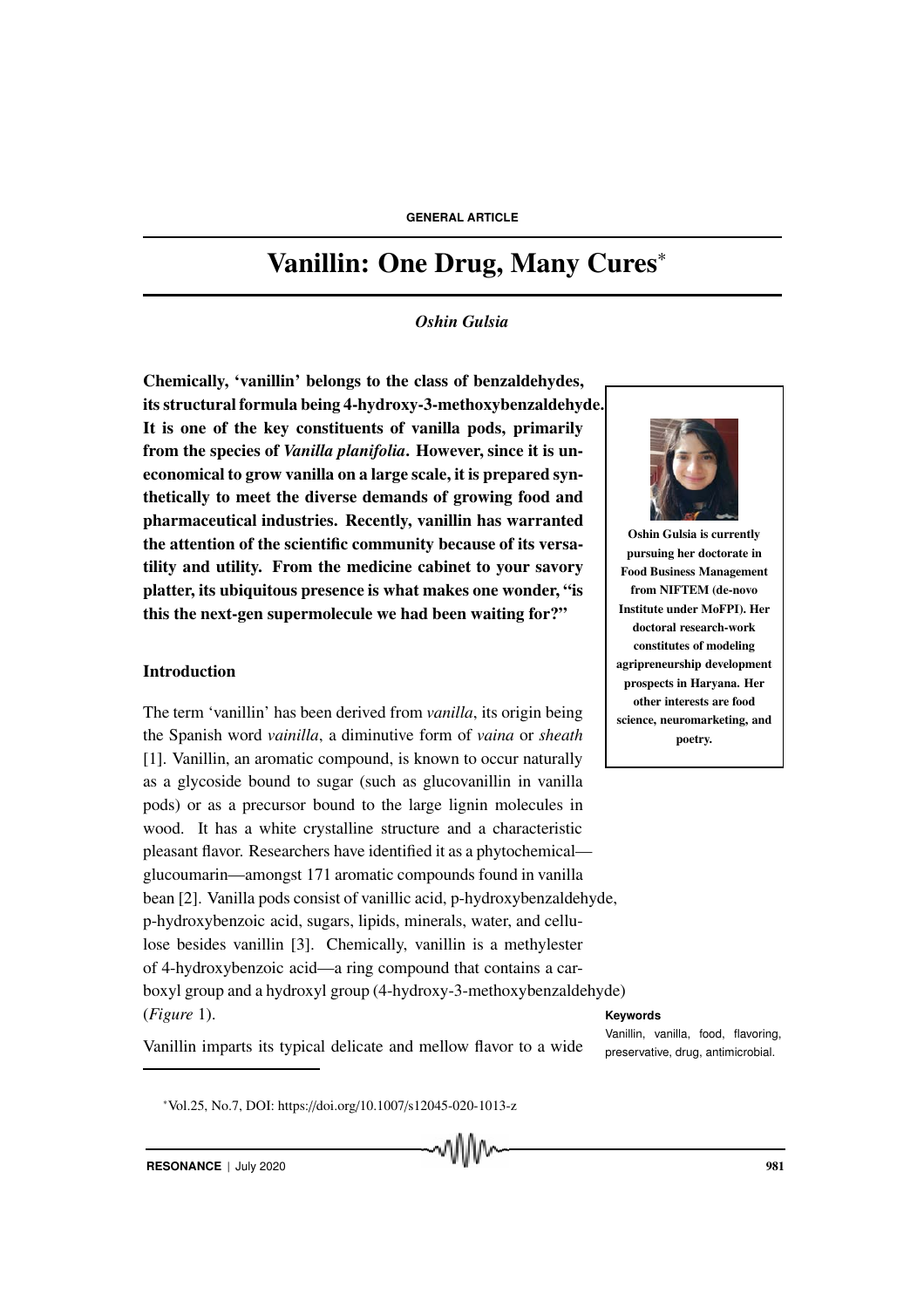Figure 1. Chemical structure of vanillin. (Image Credit: *Wikimedia Commons)*



of Vanillin was worked out by Tiemann and Haarmann in 1874, who reported it to be 3-methoxy-4 hydroxybenzaldehyde.

Isolating vanillin from the vanilla pods is a costly and a laborious process. Scientific evidence shows that approximately 500 kg of vanilla pods are required to produce 1 kg of vanillin. The cost of natural vanillin, therefore, is high and fluctuates with the availability of vanilla pods!

The chemical structure range of raw and processed foods such as lychee, raspberry, potatoes, olive oil, coffee, maple syrups, oatmeal, Peru balsam, and clove oil. Nicolas Theodore Gobley first isolated it from the seed pods of *Vanilla planifolia* in 1858 by evaporating the vanilla extract to dryness and further re-crystallizing the resulting solids from hot water (hence, the name vanillin). Its chemical nature was worked out in 1874, and it was synthesized from coniferin present in the tree sap during the same year. Since then, a plethora of alternative sources like sawdust, waste residues of rice bran, maize bran, etc., have been explored with the help of different biotechnological approaches. Only 1–2% of the total world market for vanillin is met by the extraction of vanilla beans, while the remaining share comes from precursors like guaiacol, lignin wastes, eugenol, ferulic acid, etc., (*Figure* 2).

> Natural vanillin is obtained from vanilla pods through four successive steps namely, kilning, sweating, drying, and conditioning. Madagascar is presently the largest producer of natural vanillin. Only cured vanilla pods, also known as 'fine vanilla', display the characteristic flavor property on account of the hydrolysis of  $\beta$ -D-glucosides or glucovanillin into glucose and vanillin by  $\beta$ -Dglucosidases enzyme during fermentation. The vanillin content of the cured pods is usually 2–2.5% depending upon the origin (Mexico 1.75%, Sri Lanka 1.50%, and Indonesia 2.75%) [4]. Vanillin production accounts for about 410 million dollars per an-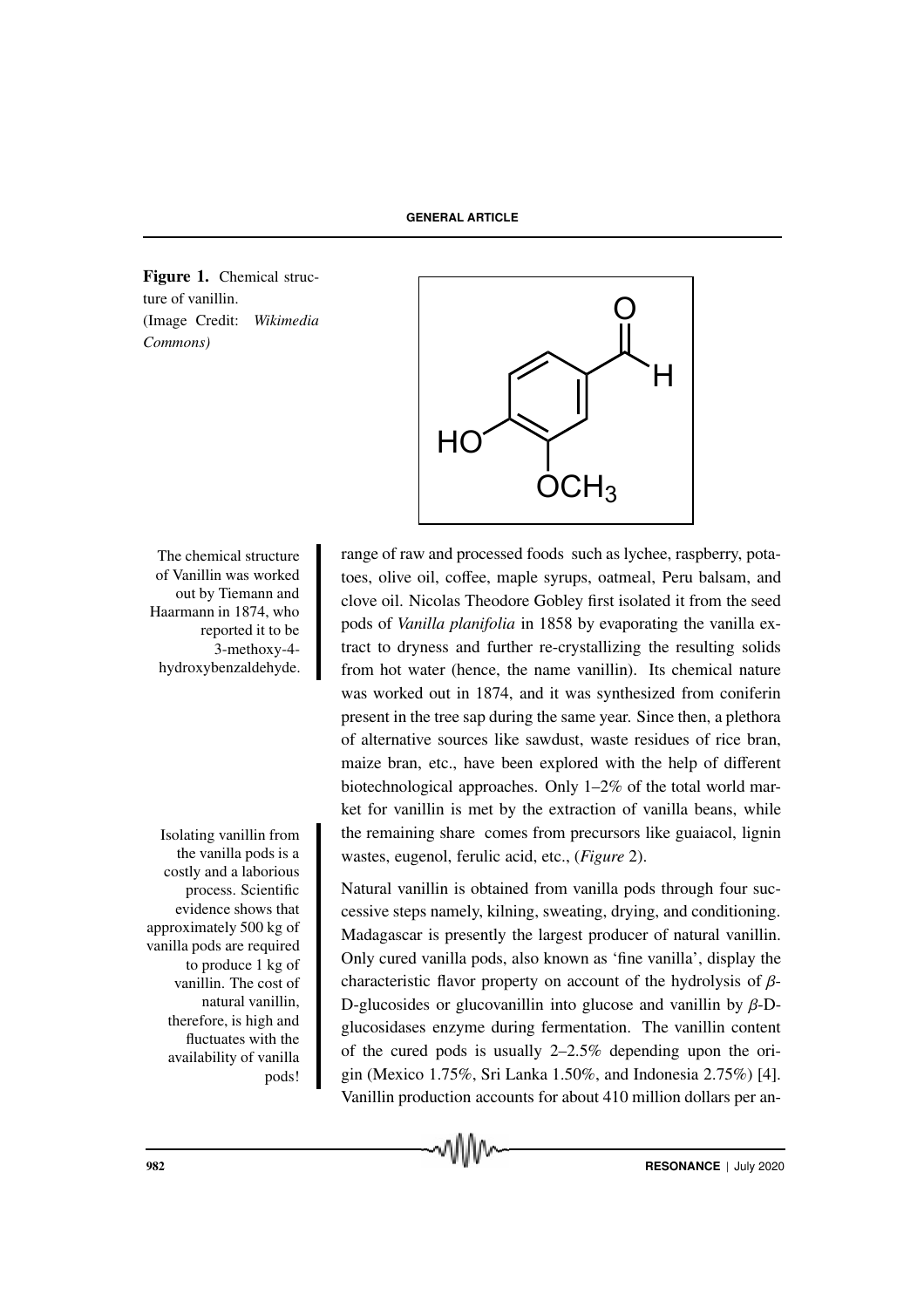### **GENERAL ARTICLE**



num globally. Over the past several years, there has been a steady growth in global demand for vanillin (about 3–4%).

# Nutraceutical Uses of Vanillin

Several studies on vanillin have shown that it exhibits anticarcinogenic and anticlastogenic properties, which if properly uti-<br>Researchers have lized, might give way to the next 'wonder drug' from vanillin or its derivatives [5, 6]. However, its effectiveness should be wellstudied before any anticarcinogenic drug is marketed through labeling it as one of the key ingredients. Its efficacy as a drug may be enhanced with the help of nanotechnology (i.e. labeled radioisotopes, nanocarrier molecules acting as nano-robots for identifying the carcinogenic sites and ravaging the tissues with the chemical).

Vanillin, which is widely used as a flavoring agent has a great antimicrobial potential which widens its prospects of being used as an effective preservative in foodstuffs. Vanillin, one of the conFigure 2. Different sources of vanillin. (Image Credit: cen.acs.org.)

> successfully proven that vanillin can arrest the cell cycle in human colorectal cancer cells. Besides, it is also involved in DNA repair and is considered as an anti-mutagenic compound.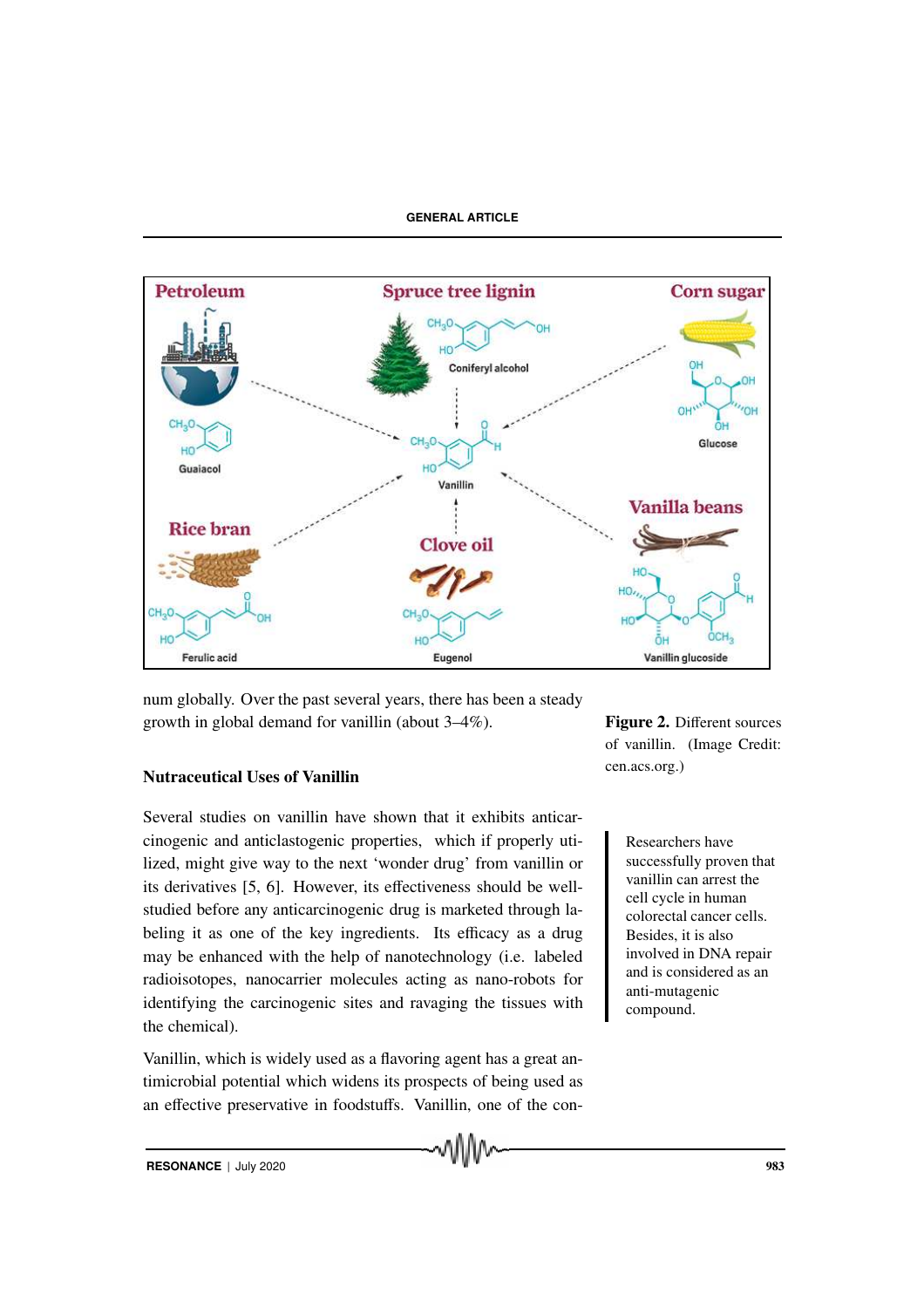#### **GENERAL ARTICLE**

preservative in minimally processed apple products such as apple puree at the concentration of approximately 13 mM. It is effective in liquid media (such as fruit juices and soft drinks) since these are free lipids and proteins that hinder its ability to kill bacteria!

stituents of the essential oil fraction of the vanilla bean, exhibits a structure similar to the eugenol [2-methoxy-4-(2-propenyl) phe-Vanillin acts as a potent noll from cloves and harbors antimycotic and bacteriostatic properties [7, 8]. Its preservative effect has been studied by researchers in fruit purees where it inhibited inoculated yeast, mold, and bacteria at 2000–3000 ppm. Its effectiveness against the panoply of yeasts and moulds is well-documented and hence, it could act as a broad-action preserving agent in the future fruit drink industry [9]. However, the synergistic effects of vanillin with other natural preservatives have not been studied until now [10]. It can be used as an essential ingredient in some food items such as flavored milk and other milk products, baked goods, and confections where it will not only serve as a flavoring agent but also as an excellent preservative. Since it is effective against gram-positive and gram-negative bacteria like *Enterobacter aerogenes*, *Escherichia coli*, *Lactobacillus casei*, *Pseudomonas aeroginosa*, *Salmonella enterica* subsp. *Enterica serovar*, etc., its role in preventing the occurrence of epidemic outbreaks and foodborne diseases needs to be further investigated [11, 12]. Also, its potential as a broadspectrum antibiotic and an antifungal agent can be exploited for the abatement of many diseases. Further, it can find extensive application in the packaging industry as an active antimicrobial constituent of the packaging material [13].

> Vanillin prodrug has been successfully created and tested on rats with sickle cell mutation for combating sickle cell anemia. Vanillin forms a covalent bond with the sickle hemoglobin and inhibits the sickling of cells. Since vanillin degrades upon oral administration, a prodrug MX-1520 was developed by the researchers that enhanced the bioavailability of vanillin (about 30 times higher) [14].

Vanillin displays a mild antioxidant potential towards polyunsaturated fatty acids (PUFA) rich foods, thereby opening up new possibilities of its novel use in the food industry: as a preservative in fruit creams, clarified butter, butter, chips, biscuits, etc., [9]. Vanillin also acts as an anti-inflammatory agent and can be used in the synthesis of drugs for combating arthritis, allergies,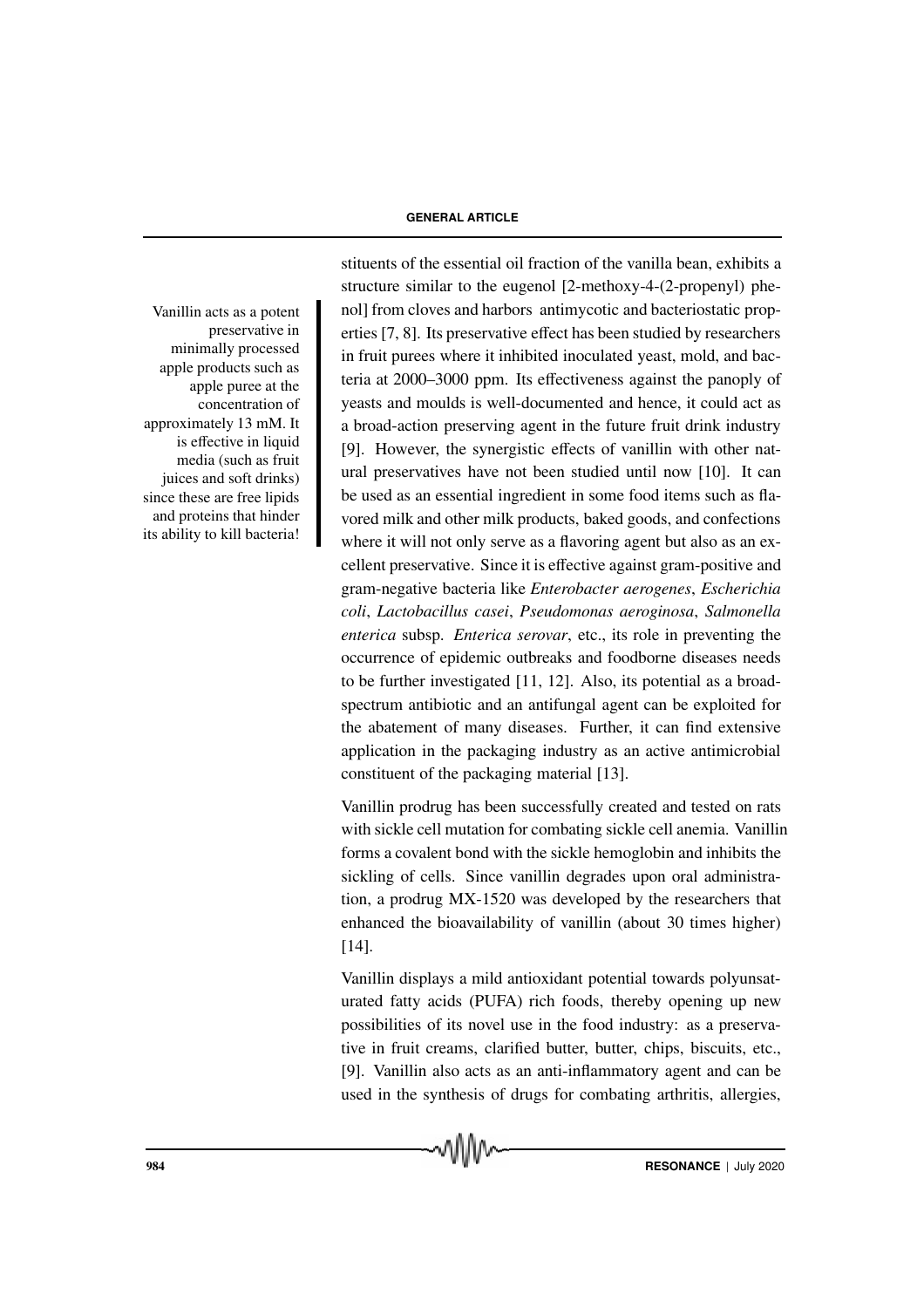and gout.

# Other Uses of Vanillin

The majority of industrial sectors use vanillin in a variety of ways. It is omnipresent—from your anti-hypertension prescriptions to your savory platter, from your kitchen to your medicine cabinet. Its consumption in foods and beverages has been estimated to be 60% while in flavors, fragrances, and pharmaceutical intermediates, it is limited to 25%. An interesting application of vanillin can be in radiocarbon dating, for instance, in determining the age of historically important 'lignin' artifacts. A careful examination of levels of vanillin in an artifact may help reveal its age, e.g., in much debated 'shroud of Turin' that dates back to 1260–1390 A.D. [15].

Vanillin, as a flavoring, dominates the ice cream and chocolate Vanillin has acquired industry (with a market share of 75%); smaller amounts being used in confections and baked goods. It is used as an odor agent in perfumery and as a reagent in analytical chemistry. Not only is it the 'dark horse' of the food industry, but it is also taking a rise in the pharmaceutical industry. 40% of vanillin is used in drugs such as Aldomet (antihypertensive formulation), L-dopa (treatment of Parkinson's disease), and Trimethoprim (treatment of upper respiratory tract infections and some forms of venereal diseases). Other sectors that have utilized vanillin's potential are the perfume and the metal plating industries. Besides, other miscellaneous uses are—as an anti-foaming agent in lubricants, as a brightener in zinc coating baths, as an antioxidant in linseed oil, as an attractant in insecticides, as an agent counteracting tobaccoinduced dryness in the mouth, as a catalyst to polymerize methyl methacrylate, as a solubilizing agent for riboflavin, in the generalpurpose stain for developing TLC plates, and in examining the localization of tannins in cells [16].

However, when used as a flavoring agent in cigarettes in concentration as low as 0.05%, it poses the risk of cancer and serious addiction. So, next time if you curse the manufacturer for spoil-

MMW

GRAS (Generally Recognized as Safe) status and is utilized in a wide variety of applications such as food flavoring, perfumery, animal feed, pharmaceutical, agrochemical, and industrial products!